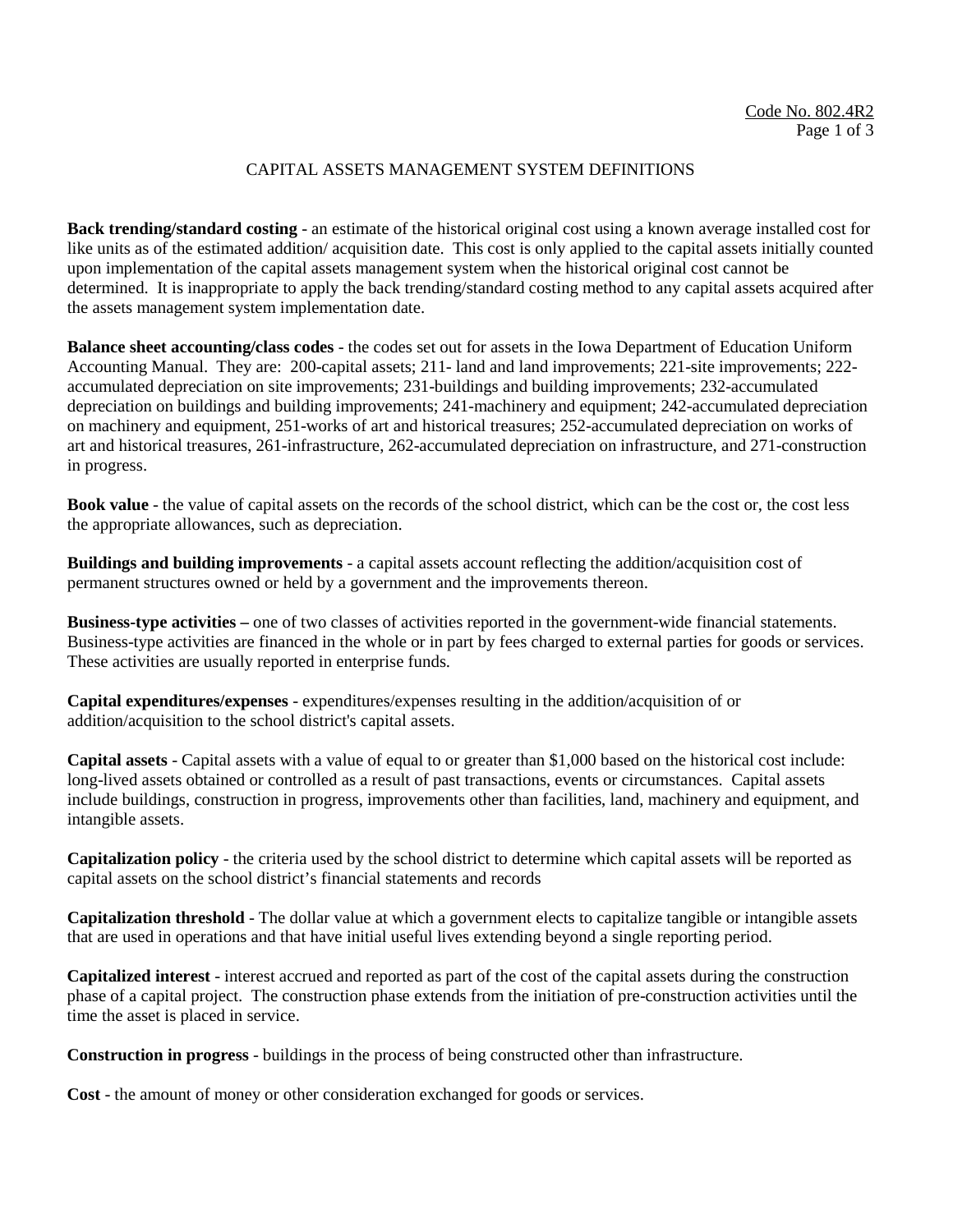## CAPITAL ASSETS DEFINITIONS

**Depreciation/Amortization** - expiration in the service life of capital assets, other than wasting assets, attributable to wear and tear, deterioration, action of the physical elements, inadequacy and obsolescence. In accounting for depreciation/amortization, the cost of a capital asset, less any salvage value, is prorated over the estimated service life of such an asset, and each period is charged with a portion of such cost.

**Fixtures** - attachments to buildings that are not intended to be removed and cannot be removed without damage to the buildings. Those fixtures with a useful life presumed to be as long as that of the building itself are considered a part of the building. Other fixtures are classified as machinery and equipment.

**General capital assets** - capital assets that are not capital assets of any fund, but of the governmental unit as a whole. Most often these capital assets arise from the expenditure of the financial resources of governmental funds.

**General capital assets account group (GFAAG**) - a self-balancing group of accounts established to account for capital assets of the school district, not accounted for through specific proprietary funds.

**Government activities** – activities generally financed through taxes, intergovernmental revenues, and other nonexchange revenues. These activities are usually reported in governmental funds and internal service funds.

**Government-wide financial statements** – Financial statements that incorporate all of a government's governmental and business-type activities, as well as its nonfiduciary component units. There are two basic government-wide financial statements the statement of net assets and the statement of activities. Both basic government-wide financial statements are presented using the economic resources measurement focus and the accrual basis of accounting.

**Historical (acquisition) cost** - the actual costs expended to place a capital asset into service. For land and buildings, costs such as legal fees, recording fees, surveying fees, architect fees and similar fees are included in the historical cost. For machinery and equipment, costs such as freight and installation fees and similar fees are included in the historical cost.

**Improvements** – In addition made to, or change made in, a capital asset, other than maintenance, to prolong its life or to increase the efficiency or capacity. The cost of the addition or change is added to the book value of the asset.

**Improvements other than buildings** - attachments or annexation to land that are intended to remain so attached or annexed, such as sidewalks, trees, drives, tunnels, drains and sewers. Sidewalks, curbing, sewers and highways are sometimes referred to as "betterments," but the term "improvements" is preferred.

**Infrastructure –** long-lived capital assets that normally are stationary in nature and normally can be preserved for a significantly greater number of years than most capital assets. Examples of infrastructure assets include; roads, bridges, tunnels, drainage systems, water and sewer systems, dams, and lighting systems.

**Investment in general capital assets** - an account in the GFAAG representing the school district's investment in general capital assets. The balance in this account generally is subdivided according to the source of the monies that finance the capital assets addition/acquisition, such as general fund revenues and special assessments.